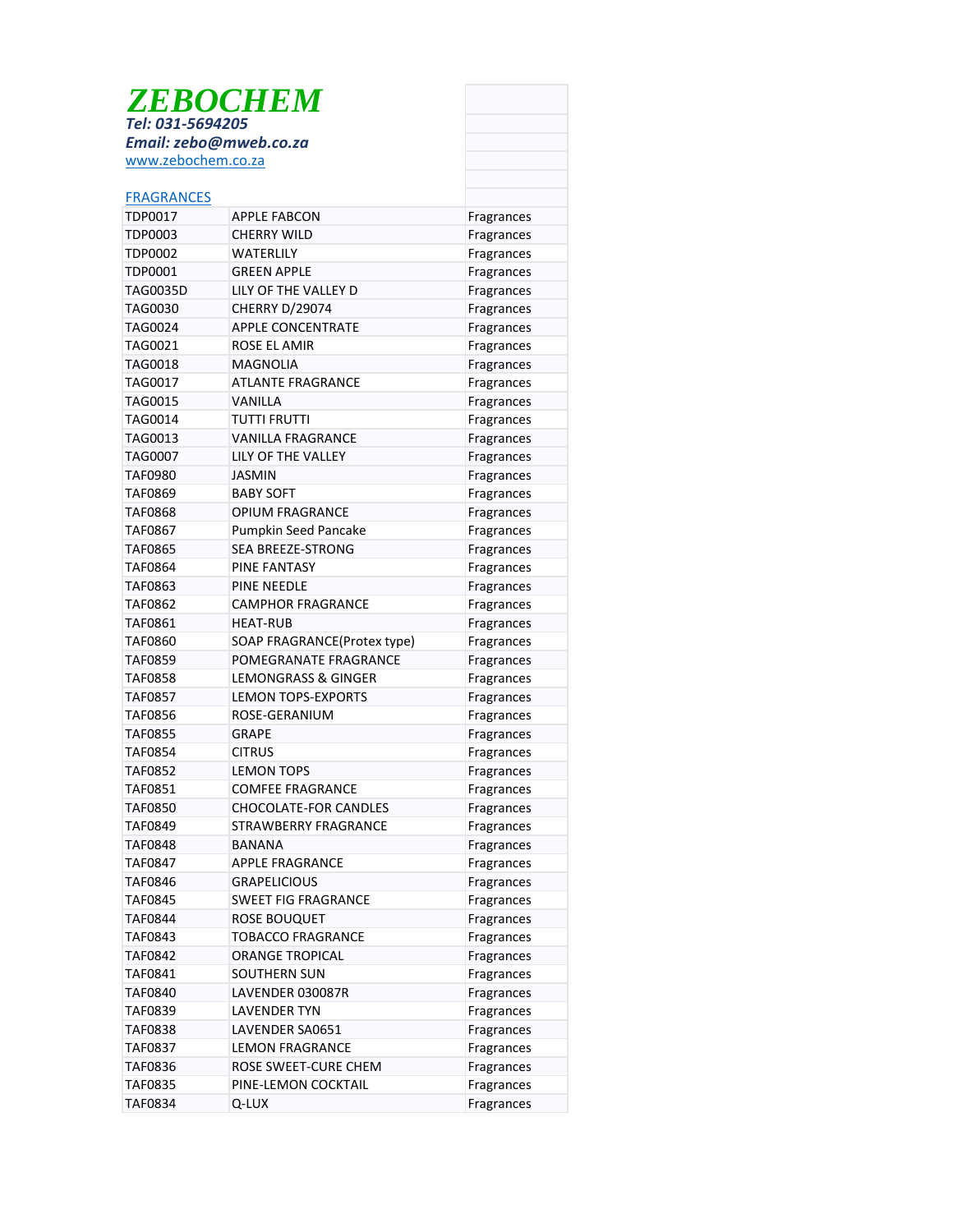| TAF0833           | <b>LEMON EUCALYPTUS</b>          | Fragrances |
|-------------------|----------------------------------|------------|
| <b>TAF0832</b>    | <b>CLEAN UP</b>                  | Fragrances |
| <b>TAF0830</b>    | SPRING FRESH                     | Fragrances |
| <b>TAF0829</b>    | <b>FABUSOL</b>                   | Fragrances |
| TAF0828           | <b>POT POURRI</b>                | Fragrances |
| TAF0827           | CITRONELLA-EXPORTS               | Fragrances |
| <b>TAF0826</b>    | <b>BALLET BOUQUET</b>            | Fragrances |
| <b>TAF0824 BW</b> | <b>CITRUS</b>                    | Fragrances |
| TAF0824           | <b>CITRUS BW</b>                 | Fragrances |
| <b>TAF0822</b>    | <b>FRUITALITY</b>                | Fragrances |
| TAF0821           | TAF0821                          | Fragrances |
| TAF0819           | <b>APRICOT CONSENTRATED</b>      | Fragrances |
| TAF0818           | LAVENDER POWDERY                 | Fragrances |
| TAF0817           | <b>JAPANESE CITRUS</b>           | Fragrances |
| TAF0815           | <b>MARINE FRESH</b>              | Fragrances |
| <b>TAF0814</b>    | LEMON-DISHWASH                   | Fragrances |
| TAF0813           | <b>SEA BREEZE</b>                | Fragrances |
| TAF0812           | APPLE GREEN                      | Fragrances |
| TAF0811           | PEACH BLOSSOM                    | Fragrances |
| <b>TAF0810</b>    | LAVENDER                         | Fragrances |
| <b>TAF0808</b>    | <b>SPRING AIR</b>                | Fragrances |
| <b>TAF0806</b>    | <b>CAMPHOR</b>                   | Fragrances |
| <b>TAF0805</b>    | ALOE VERA-WOA                    | Fragrances |
| <b>TAF0804</b>    | <b>CITRON</b>                    | Fragrances |
| TAF0803           | <b>WILD CHERRY</b>               | Fragrances |
| TAF0802           | <b>ROSE CHERRY</b>               | Fragrances |
| <b>TAF0801</b>    | <b>BOUQUET SUB</b>               | Fragrances |
| TAF0800           | <b>BALLET SUB</b>                | Fragrances |
| TAF0799           | LEMON FRESH - Citronel           | Fragrances |
| <b>TAF0798</b>    | <b>CLEANING DETERGENT</b>        | Fragrances |
| TAF0797           | <b>CITRONELLA SOAPS</b>          | Fragrances |
| <b>TAF0796</b>    | <b>VANILLA FRAGRANCE</b>         | Fragrances |
| TAF0795           | LAVENDER WOA                     | Fragrances |
| TAF0794           | <b>CITRONELLA GREENBAR</b>       | Fragrances |
| TAF0793           | <b>CITRONELLA FRAGRANCE</b>      | Fragrances |
| TAF0792           | <b>CITRONELLA OIL CANDLES</b>    | Fragrances |
| TAF0791           | <b>LEMON STRONG#2</b>            | Fragrances |
| <b>TAF0790</b>    | <b>MAQUISE</b>                   | Fragrances |
| <b>TAF0789</b>    | <b>FILTER COFFEE FRAGRANCE</b>   | Fragrances |
| <b>TAF0788</b>    | <b>CUPPACHINO FRAGRANCE</b>      | Fragrances |
| <b>TAF0787</b>    | <b>CITRONELLA SOAPS</b>          | Fragrances |
| <b>TAF0786</b>    | EUCALYPTUS 20% DETERGENT         | Fragrances |
| <b>TAF0785</b>    | EUCALYPTUS 20% PETROLEUM JELLY   | Fragrances |
| TAF0784           | <b>UNICLICK</b>                  | Fragrances |
| TAF0783           | <b>LEMON FRAGRANCE</b>           | Fragrances |
| TAF0782           | <b>INSECT REPELLENT COCKTAIL</b> | Fragrances |
| TAF0781           | <b>LEMONETTE</b>                 | Fragrances |
| TAF0780           | <b>CITROBERRY</b>                | Fragrances |
| TAF0779           | <b>CINNALIME FACIAL</b>          | Fragrances |
| <b>TAF0778</b>    | VEILEX                           | Fragrances |
| <b>TAF0777</b>    | <b>VANILLA FRAGRANCE strong</b>  | Fragrances |
| <b>TAF0775</b>    | LAVENDER OIL glass candles       | Fragrances |
| <b>TAF0774</b>    | WASHING POWDER FRAGRANCE BLUE    | Fragrances |
| TAF0772           | PINE SOAP FRAGRANCE              | Fragrances |
| TAF0771           | PINE NOTE FRAGRANCE              | Fragrances |
| <b>TAF0770</b>    | LAVENDER-CHAMOMILE & MINT        | Fragrances |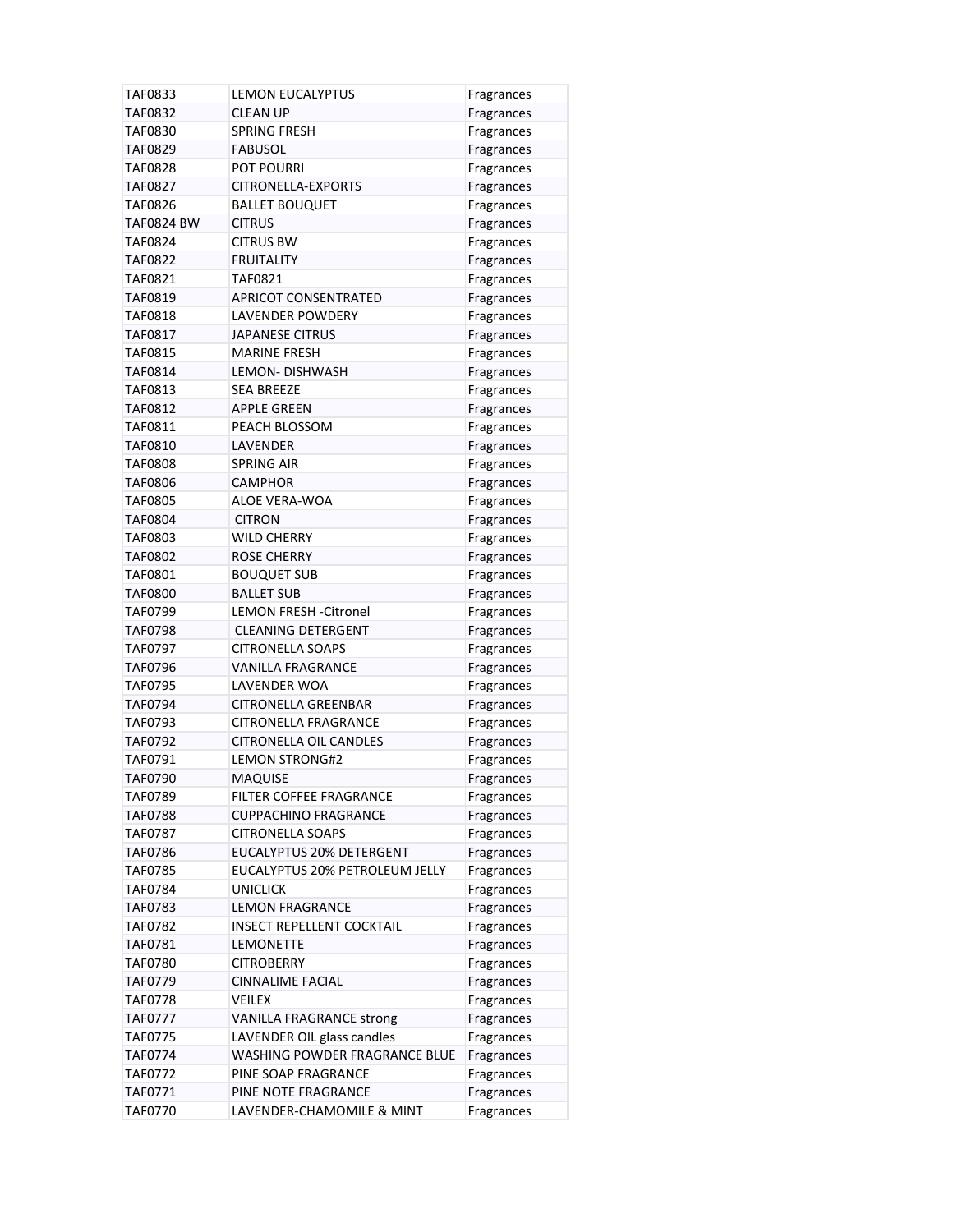| TAF0769            | ORANGE FRAGRANCE                         | Fragrances               |
|--------------------|------------------------------------------|--------------------------|
| <b>TAF0768</b>     | <b>SYNTHETIC LEMON</b>                   | Fragrances               |
| TAF0767            | <b>FLORAL FRESH FRAGRANCE</b>            | Fragrances               |
| <b>TAF0766</b>     | <b>MUSKENE SOAPS</b>                     | Fragrances               |
| TAF07654           | GREEN HERB                               | Fragrances               |
| TAF0764            | WARM GINGER AND ORANGE                   | Fragrances               |
| TAF0763            | <b>MEN'S FRAGRANCE</b>                   | Fragrances               |
| TAF0762            | LEMON MOROCCAN & MINT                    | Fragrances               |
| TAF0761            | POTPOURRI BLEACH                         | Fragrances               |
| <b>TAF0760</b>     | PEACH SWEET FRAGRANCE                    | Fragrances               |
| <b>TAF0755</b>     | <b>ALOE-VERA FRAGRANCE</b>               | Fragrances               |
| <b>TAF0754</b>     | <b>TANGERINE FRAGRANCE</b>               | Fragrances               |
| <b>TAF0753</b>     | PEPPERMINT FRAGRANCE (strong)            | Fragrances               |
| TAF0751            | LEATHER (BAGAGE)                         | Fragrances               |
| <b>TAF0750W</b>    | <b>JUICY LEMON Bleach</b>                | Fragrances               |
| <b>TAF0750</b>     | <b>JUICY LEMON FRAGRANCE</b>             | Fragrances               |
| TAF0749            | <b>ORANGUS FRAGRANCE</b>                 | Fragrances               |
| TAF0748            | <b>VEHICLE AIR FRESHENER</b>             | Fragrances               |
| TAF0747            | <b>JASMIN FRAGRANCE CANDELS</b>          | Fragrances               |
| <b>TAF0746</b>     | <b>HAIR FRAGRANCE</b>                    | Fragrances               |
| <b>TAF0745A</b>    | <b>LEMON CITRO</b>                       | Fragrances               |
| <b>TAF0745</b>     | LEMON-CITRO                              | Fragrances               |
| <b>TAF0744</b>     | <b>ROOT</b>                              |                          |
| TAF0743            | SOLAR                                    | Fragrances               |
| <b>TAF0742</b>     | <b>BROW</b>                              | Fragrances               |
| TAF0741            | MAGNOLIA                                 | Fragrances               |
|                    | GARDENIA                                 | Fragrances               |
| TAF0740<br>TAF0739 | CROWN                                    | Fragrances<br>Fragrances |
| <b>TAF0738</b>     | SANDALWOOD CANDLES(Sasol)                |                          |
| <b>TAF0737</b>     | HEART                                    | Fragrances               |
| <b>TAF0736</b>     | SACRAL                                   | Fragrances               |
| TAF0735            | THROAT                                   | Fragrances<br>Fragrances |
| <b>TAF0734</b>     | <b>CINNAMON CANDLES</b>                  | Fragrances               |
| TAF0733            | ROMANTICA                                | Fragrances               |
| <b>TAF0732</b>     | <b>LEMONGRASS</b>                        |                          |
| TAF0731            | WINTERGREEN                              | Fragrances<br>Fragrances |
| <b>TAF0730</b>     | <b>APPLE FRUITY (RED)</b>                | Fragrances               |
| TAF0729            | SEABREEZE-NATURE INDENTICAL              |                          |
| <b>TAF0728</b>     | <b>CITRUS MOD NIGEL</b>                  | Fragrances               |
| TAF0727            | <b>COCOBUTTER CREME</b>                  | Fragrances               |
| <b>TAF0726</b>     | MUSK CREME ZEBOCHEM                      | Fragrances<br>Fragrances |
| <b>TAF0725</b>     | <b>WATERLILLY CHEMLOG</b>                |                          |
| TAF0724            | MUSK FRAGRANCE (N/F)                     | Fragrances               |
| TAF0723            | <b>MUSK KEYTONE</b>                      | Fragrances               |
| <b>TAF0716</b>     |                                          | Fragrances               |
|                    | <b>ANTHROPOS</b>                         | Fragrances               |
| TAF0715            | <b>GREEN APPLE (SOAPS)</b>               | Fragrances               |
| TAF0714<br>TAF0713 | <b>LILAC SOAPS</b><br><b>WHITE LILAC</b> | Fragrances               |
|                    |                                          | Fragrances               |
| TAF0712            | <b>VANILLA ESSENCE FRAGRANCE</b>         | Fragrances               |
| TAF0711            | <b>LEATHER CARS</b>                      | Fragrances               |
| TAF0710            | CIEL D'AZURE                             | Fragrances               |
| TAF0709            | <b>MARINE</b>                            | Fragrances               |
| <b>TAF0708</b>     | <b>HERBAMINT</b>                         | Fragrances               |
| TAF0707            | LEMON-LAVENDER                           | Fragrances               |
| <b>TAF0706</b>     | <b>ROSE MUSK</b>                         | Fragrances               |
| <b>TAF0705</b>     | <b>FLORAL FRESH</b>                      | Fragrances               |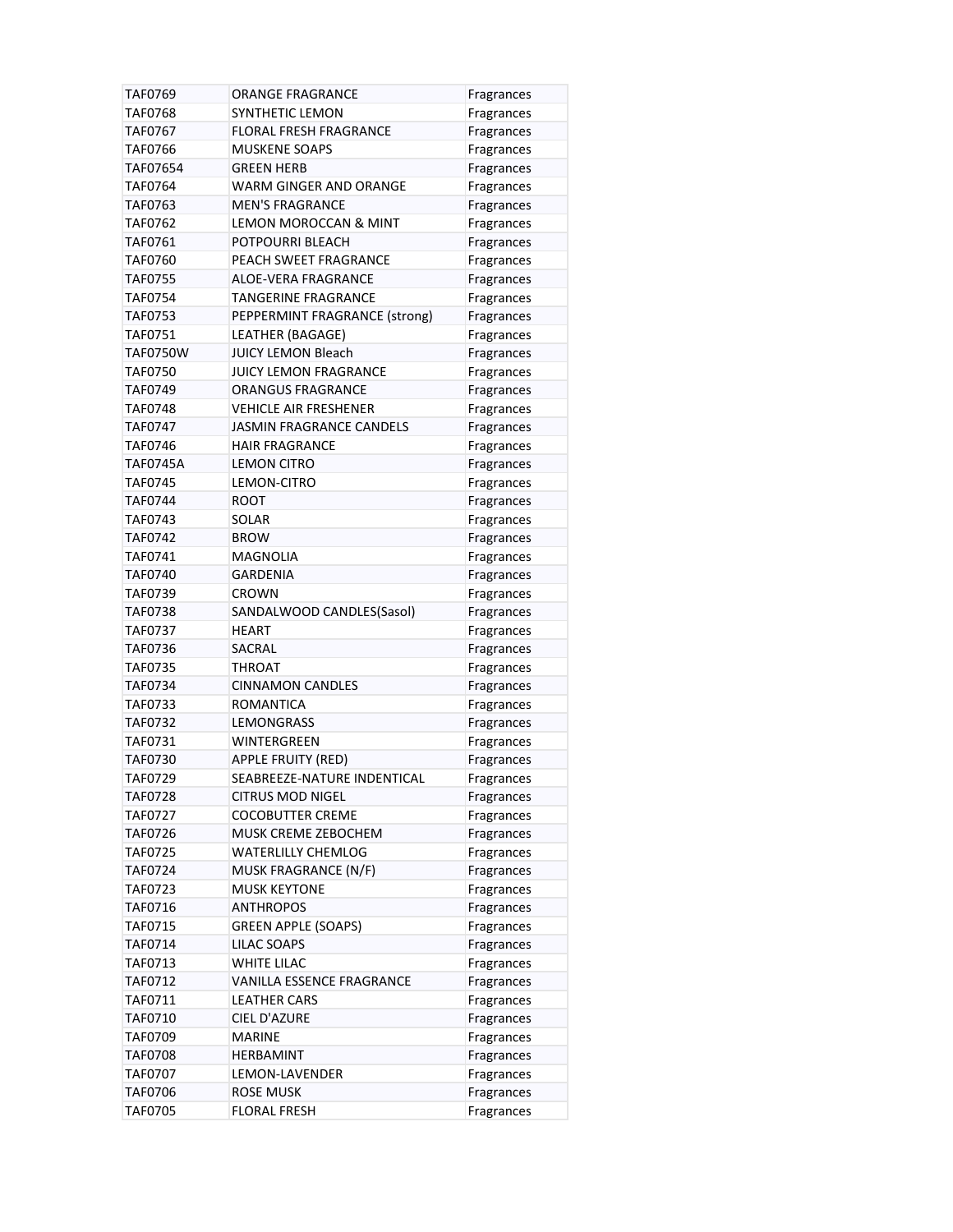| TAF0701           | ROSE MUSK                     | Fragrances               |
|-------------------|-------------------------------|--------------------------|
| <b>TAF0700</b>    | DISHWASH CITRUS LEMON         | Fragrances               |
| TAF0697           | <b>COCOA-BUTTER FRAGRANCE</b> | Fragrances               |
| TAF0694           | PEACH BLOSSOM                 | Fragrances               |
| <b>TAF0689</b>    | <b>NEROLI FRAGRANCE</b>       | Fragrances               |
| TAF0683           | <b>ANTICEPTIC LIQUID</b>      | Fragrances               |
| TAF0682           | <b>LEMON-CITRO FRAGRANCE</b>  | Fragrances               |
| TAF0681           | <b>MILK &amp; HONEY</b>       | Fragrances               |
| TAF0679           | CHOCOLATE                     | Fragrances               |
| <b>TAF0666</b>    | <b>SHINE</b>                  | Fragrances               |
| TAF0665           | <b>TOLEDO PINE</b>            | Fragrances               |
| TAF0663           | VAPOREX                       | Fragrances               |
| <b>TAF0659</b>    | COCODAWN                      | Fragrances               |
| TAF0658           | LEMONGRASS                    | Fragrances               |
| <b>TAF0655</b>    | <b>EUCALYPTUS M</b>           | Fragrances               |
| <b>TAF0654</b>    | <b>BIRCH BUD</b>              | Fragrances               |
| TAF0649           | CHOCOLATE (For candles)       | Fragrances               |
| <b>TAF0645</b>    | <b>BUBBLEGUM</b>              | Fragrances               |
| TAF0641           | <b>GARDENIA</b>               | Fragrances               |
| TAF0637           | DERMAFRESH water base         | Fragrances               |
| TAF0636           | <b>DERMAFRESH oil base</b>    | Fragrances               |
| <b>TAF0635</b>    | <b>NORDIC PINE</b>            | Fragrances               |
| <b>TAF0634</b>    | SANNACURE                     | Fragrances               |
| TAF0632           | <b>BENZOIN</b>                | Fragrances               |
| TAF0631           | ROSE                          | Fragrances               |
| <b>TAF0628</b>    | <b>OCEAN SONG</b>             | Fragrances               |
| TAF0627           | <b>COFFEE FRAGRANCE</b>       |                          |
| TAF0619           | <b>PEACH</b>                  | Fragrances<br>Fragrances |
| TAF0616           | LAVENDER GERANIUM             | Fragrances               |
| TAF0611           | <b>PEACH</b>                  | Fragrances               |
| <b>TAF0609</b>    | <b>INSECT REPELLANT</b>       |                          |
| <b>TAF0608</b>    | <b>WATERLILY</b>              | Fragrances<br>Fragrances |
| <b>TAF0605</b>    | <b>HONEY VANILLA</b>          | Fragrances               |
| TAF0594           | LAVENDER FRAGRANCE            | Fragrances               |
| TAF0593           | PAPERVER                      |                          |
| <b>TAF0592</b>    | CITRONELLA MOZAMBIQUE 1       | Fragrances               |
| TAF0591           | MUSKENE                       | Fragrances<br>Fragrances |
| <b>TAF0590</b>    | <b>CITRUS GEL fragrance</b>   |                          |
| <b>TAF0589</b>    | <b>MANGO CANDLES</b>          | Fragrances               |
| TAF0588           | PINEAPPLE CANDLES             | Fragrances               |
|                   | <b>CHAMOMILE CANDLES</b>      | Fragrances               |
| TAF0587           |                               | Fragrances               |
| <b>TAF0586</b>    | ALMOND CANDLES                | Fragrances               |
| <b>TAF0585EXP</b> | FLORAL FRAGRANCE CONGO        | Fragrances               |
| <b>TAF0585</b>    | FLORAL FRAGRANCE ECONOMIC     | Fragrances               |
| <b>TAF0584</b>    | <b>COFFEE</b>                 | Fragrances               |
| TAF0583           | SWEETCHERRY INDCHEM           | Fragrances               |
| <b>TAF0582</b>    | <b>ROSE TWIST</b>             | Fragrances               |
| <b>TAF0581D</b>   | <b>GARDEN SPICE D/S</b>       | Fragrances               |
| TAF0581           | <b>GARDEN SPICE</b>           | Fragrances               |
| TAF0580           | <b>LEMON VERBENA</b>          | Fragrances               |
| TAF0579           | LAVENDER                      | Fragrances               |
| <b>TAF0578</b>    | ANTIBACTERIAL FRAGRANCE       | Fragrances               |
| <b>TAF0577</b>    | LAVENDER                      | Fragrances               |
| TAF0576           | <b>SWEETCHERRY</b>            | Fragrances               |
| <b>TAF0575</b>    | <b>CINNAMAORANGE</b>          | Fragrances               |
| TAF0574           | <b>MELISSA</b>                | Fragrances               |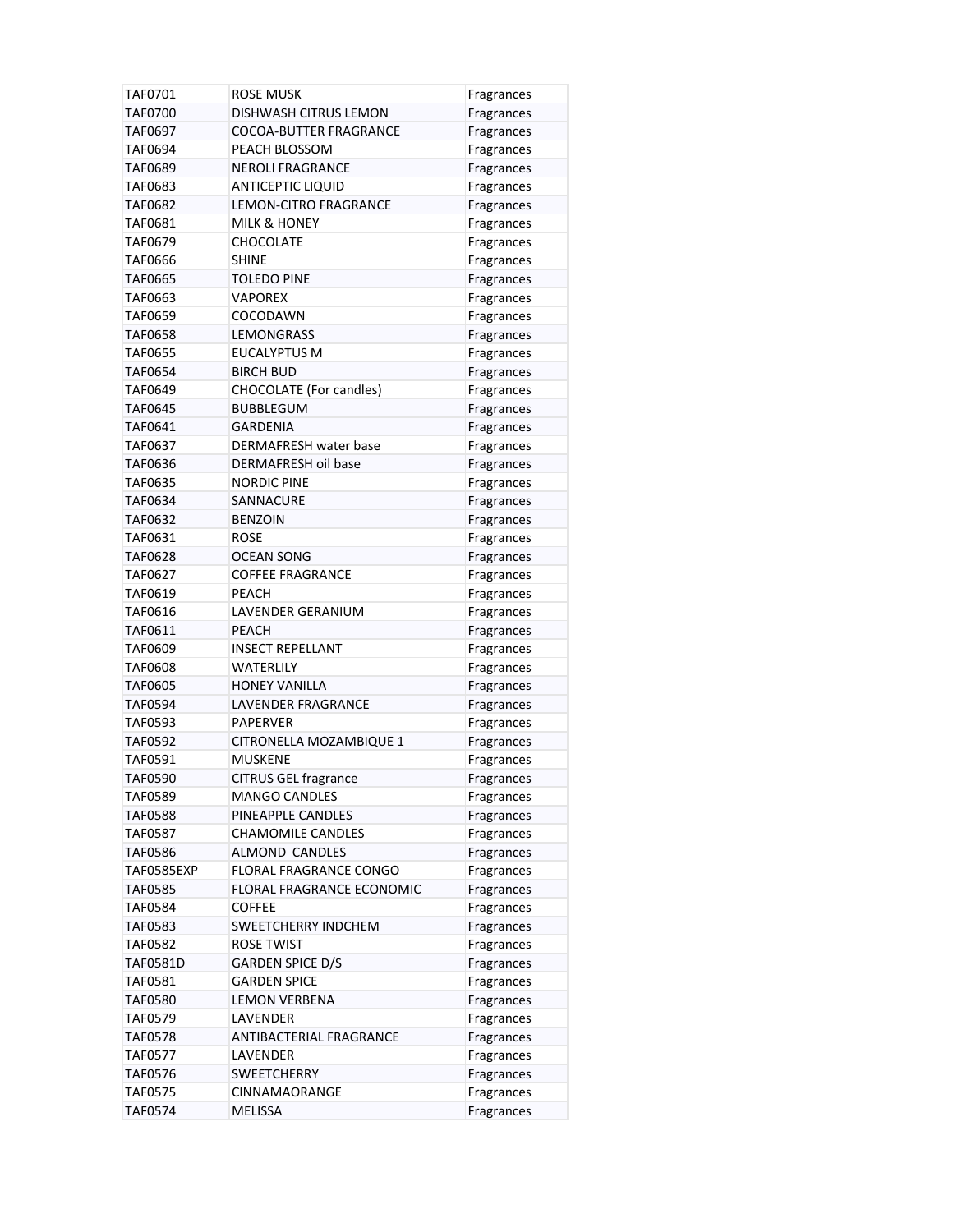| TAF0573        | LEMON GREEN                      | Fragrances               |
|----------------|----------------------------------|--------------------------|
| <b>TAF0572</b> | <b>SEA BREEZE</b>                | Fragrances               |
| TAF0571        | <b>POWDER FRESH</b>              | Fragrances               |
| TAF0570        | <b>BLACK FOREST</b>              | Fragrances               |
| <b>TAF0569</b> | <b>SPARTAGAS</b>                 | Fragrances               |
| <b>TAF0567</b> | CALYPSO                          | Fragrances               |
| TAF0566        | CHERRY                           | Fragrances               |
| TAF0565        | <b>LADY D</b>                    | Fragrances               |
| <b>TAF0563</b> | <b>ALT-10</b>                    | Fragrances               |
| <b>TAF0562</b> | CHERRY FRAGRANCE (CHEM06)        | Fragrances               |
| TAF0561        | <b>BALLET BOUQUET MOD</b>        | Fragrances               |
| <b>TAF0560</b> | <b>SWEET CHERRY (new)</b>        | Fragrances               |
| <b>TAF0559</b> | <b>BLACKCURRANT</b>              | Fragrances               |
| <b>TAF0558</b> | WHITE ORCHID                     | Fragrances               |
| <b>TAF0557</b> | NEROLI OIL ZEBOCHEM              | Fragrances               |
| <b>TAF0556</b> | <b>NEROLI ZEBOCHEM</b>           | Fragrances               |
| TAF0555        | <b>BANANA</b>                    | Fragrances               |
| <b>TAF0554</b> | <b>CUCUMBER ALOE-CANDLES</b>     | Fragrances               |
| <b>TAF0553</b> | LIME FRAGRANCE                   | Fragrances               |
| <b>TAF0551</b> | APPLE FRUITY                     | Fragrances               |
| <b>TAF0550</b> | <b>PAULA LILLY</b>               | Fragrances               |
| <b>TAF0548</b> | CEDARWOOD                        | Fragrances               |
| <b>TAF0547</b> | LAVENDER                         | Fragrances               |
| <b>TAF0545</b> | <b>GINGER</b>                    | Fragrances               |
| TAF0543        | LILLY OF THE VALLEY              | Fragrances               |
| <b>TAF0542</b> | APPLE                            | Fragrances               |
| <b>TAF0541</b> | CHERRY                           | Fragrances               |
| <b>TAF0540</b> | <b>CHERRY PLUM</b>               | Fragrances               |
| <b>TAF0539</b> | <b>GOLDEN ANGUS</b>              | Fragrances               |
| <b>TAF0538</b> | SANDALWOOD                       | Fragrances               |
| <b>TAF0537</b> | <b>SUMMER BREEZE</b>             | Fragrances               |
| <b>TAF0536</b> | <b>OAKMOSS</b>                   | Fragrances               |
| <b>TAF0535</b> | <b>HERBI N/FLAVOURS</b>          | Fragrances               |
| TAF0534        | <b>GARDENIA N/FLAVOURS</b>       | Fragrances               |
| TAF0533        | <b>RUM &amp; MAPLE</b>           | Fragrances               |
| <b>TAF0532</b> | <b>JASMIN N/FLAVOURS</b>         | Fragrances               |
| TAF0531        | VANILLA FRAGRANCE SASOL          | Fragrances               |
| <b>TAF0529</b> | <b>CEDAR LEAF FRAGRANCE</b>      | Fragrances               |
| <b>TAF0528</b> | <b>COFFEE FRAGRANCE (FILTER)</b> | Fragrances               |
| <b>TAF0527</b> | <b>WASHING POWDER MCES</b>       | Fragrances               |
| TAF0526        | STRAWBERRY FRAGRANCE             | Fragrances               |
| <b>TAF0525</b> | LEATHER                          | Fragrances               |
| <b>TAF0524</b> | PARSLEY SEED (GULL LAB)          | Fragrances               |
| <b>TAF0520</b> | ANISEED                          | Fragrances               |
| TAF0519        | VANILLA                          | Fragrances               |
| TAF0518        | ROSE GERANIUM                    | Fragrances               |
| TAF0516        | <b>ROSE GERANIUM 2</b>           |                          |
| TAF0514        | THYME OIL                        | Fragrances<br>Fragrances |
| TAF0513        | <b>ROSEMARY</b>                  | Fragrances               |
| TAF0512        | <b>NUTMEG</b>                    |                          |
| TAF0511        | <b>CEDARWOOD</b>                 | Fragrances               |
| <b>TAF0510</b> | <b>HONEYSUCKLE</b>               | Fragrances               |
|                |                                  | Fragrances               |
| <b>TAF0508</b> | LAVENDER                         | Fragrances               |
| TAF0506        | YLANG YLANG                      | Fragrances               |
| <b>TAF0505</b> | <b>COUNTRY GARDEN</b>            | Fragrances               |
| <b>TAF0504</b> | <b>MUSK</b>                      | Fragrances               |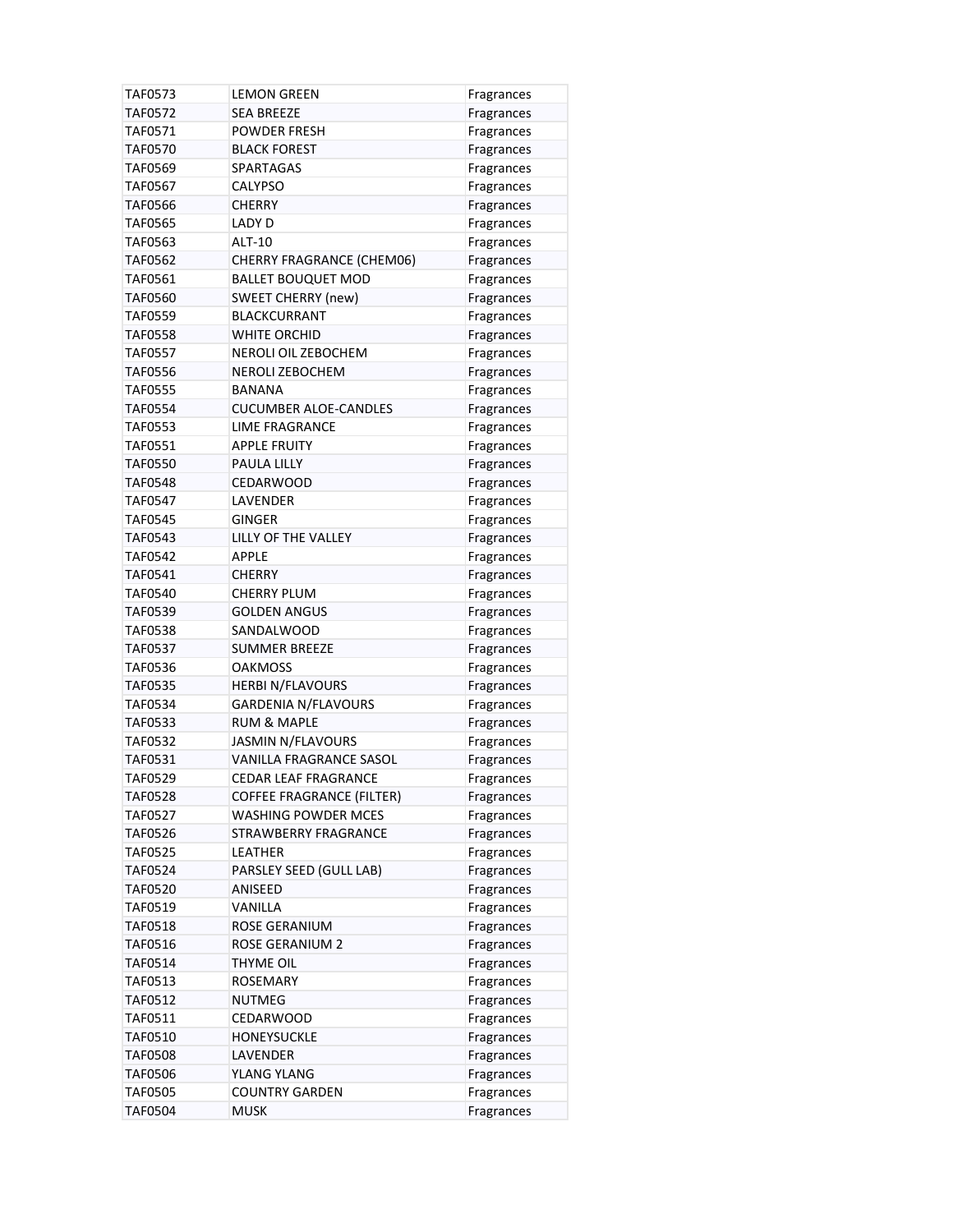| TAF0503        | APPLE                                  | Fragrances               |
|----------------|----------------------------------------|--------------------------|
| <b>TAF0501</b> | VANILLA                                | Fragrances               |
| TAF0494        | <b>FRANKINSENSE</b>                    | Fragrances               |
| <b>TAF0489</b> | <b>BUBBLEGUM FRAGRANCE</b>             | Fragrances               |
| TAF0488        | <b>BLUEBERRY</b>                       | Fragrances               |
| TAF0487        | <b>TEA ROSE</b>                        | Fragrances               |
| TAF0481        | <b>LEMON SOAP FRAGRANCE</b>            | Fragrances               |
| TAF0479        | <b>HONEY</b>                           | Fragrances               |
| <b>TAF0475</b> | <b>WATERLILY</b>                       | Fragrances               |
| TAF0471        | DC ECOZYME FRAGRANCE PLUS              | Fragrances               |
| TAF0470        | <b>GARDENIA</b>                        | Fragrances               |
| <b>TAF0468</b> | SANDALWOOD                             | Fragrances               |
| TAF0467        | <b>GRAPEFRUIT</b>                      | Fragrances               |
| TAF0465        | SOFT BLUE(ROSIE)                       | Fragrances               |
| <b>TAF0462</b> | <b>ARNICA SUBSTITUTE</b>               | Fragrances               |
| TAF0461        | DC 40 ECOZYME FRAGRANCE                | Fragrances               |
| TAF0459        | <b>GERANIUM</b>                        | Fragrances               |
| <b>TAF0457</b> | <b>BLUEBERRY</b>                       | Fragrances               |
| TAF0456        | ROSE                                   | Fragrances               |
| <b>TAF0455</b> | LAVENDER                               | Fragrances               |
| <b>TAF0454</b> | <b>POT POURRI FLOWERS</b>              | Fragrances               |
| <b>TAF0453</b> | <b>VANILLA</b>                         | Fragrances               |
| <b>TAF0452</b> | PEPPERMINT FRAGRANCE                   | Fragrances               |
| TAF0451        | <b>ANISEED FRAGRANCE</b>               | Fragrances               |
| <b>TAF0445</b> | LAVENDER                               | Fragrances               |
| TAF0442        | <b>GREEN APPLE</b>                     | Fragrances               |
| TAF0441        | <b>FLORAL</b>                          |                          |
| TAF0439        | SANDALWOOD FRAGRANCE                   | Fragrances               |
| <b>TAF0438</b> | VANILLA                                | Fragrances<br>Fragrances |
| <b>TAF0437</b> | <b>MORNING</b>                         | Fragrances               |
| TAF0435        | PEACH BLOSSOM                          |                          |
| TAF0434        | <b>SEA BREEZE</b>                      | Fragrances<br>Fragrances |
| TAF0433        | <b>BAY RUM</b>                         |                          |
| TAF0431        | <b>CUCUMBER FRAGRACE</b>               | Fragrances<br>Fragrances |
| <b>TAF0429</b> | <b>LEMON STRONG</b>                    |                          |
| TAF0428        | <b>MOUNTAIN BERRY</b>                  | Fragrances               |
| TAF0427        | <b>STRAWBERRY FRAGRANCE</b>            | Fragrances<br>Fragrances |
| <b>TAF0426</b> | <b>CHERRY FRAGRANCE</b>                | Fragrances               |
| <b>TAF0425</b> | LAVENDER FRAGRANCE                     | Fragrances               |
| <b>TAF0424</b> | <b>SWEET CHERRY AFFC</b>               |                          |
| TAF0423        | <b>CLARY SAGE FRAGRANCE</b>            | Fragrances<br>Fragrances |
| TAF0422        | PEPPERMINT                             | Fragrances               |
| TAF0421        | <b>NEROLI</b>                          | Fragrances               |
| TAF0420        | <b>NEROLI OIL</b>                      |                          |
| TAF0419        |                                        | Fragrances               |
|                | <b>MUSK</b>                            | Fragrances               |
| TAF0418D       | <b>LEMON D</b>                         | Fragrances               |
| TAF0418        | <b>LEMON</b>                           | Fragrances               |
| TAF0417        | SPRING AIR AFFC<br><b>CHERRY SWEET</b> | Fragrances               |
| TAF0415        |                                        | Fragrances               |
| TAF0413        | <b>BALM FRAGRANCE</b>                  | Fragrances               |
| TAF0412        | <b>MARINE FRESH</b>                    | Fragrances               |
| TAF0411        | <b>FOREST BREEZE</b>                   | Fragrances               |
| TAF0409        | LAVENDER FRAGRANCE                     | Fragrances               |
| TAF0407        | <b>CITRUS SPARKLE</b>                  | Fragrances               |
| <b>TAF0405</b> | LEMON                                  | Fragrances               |
| TAF0403        | RASPBERRY FRAGRANCE                    | Fragrances               |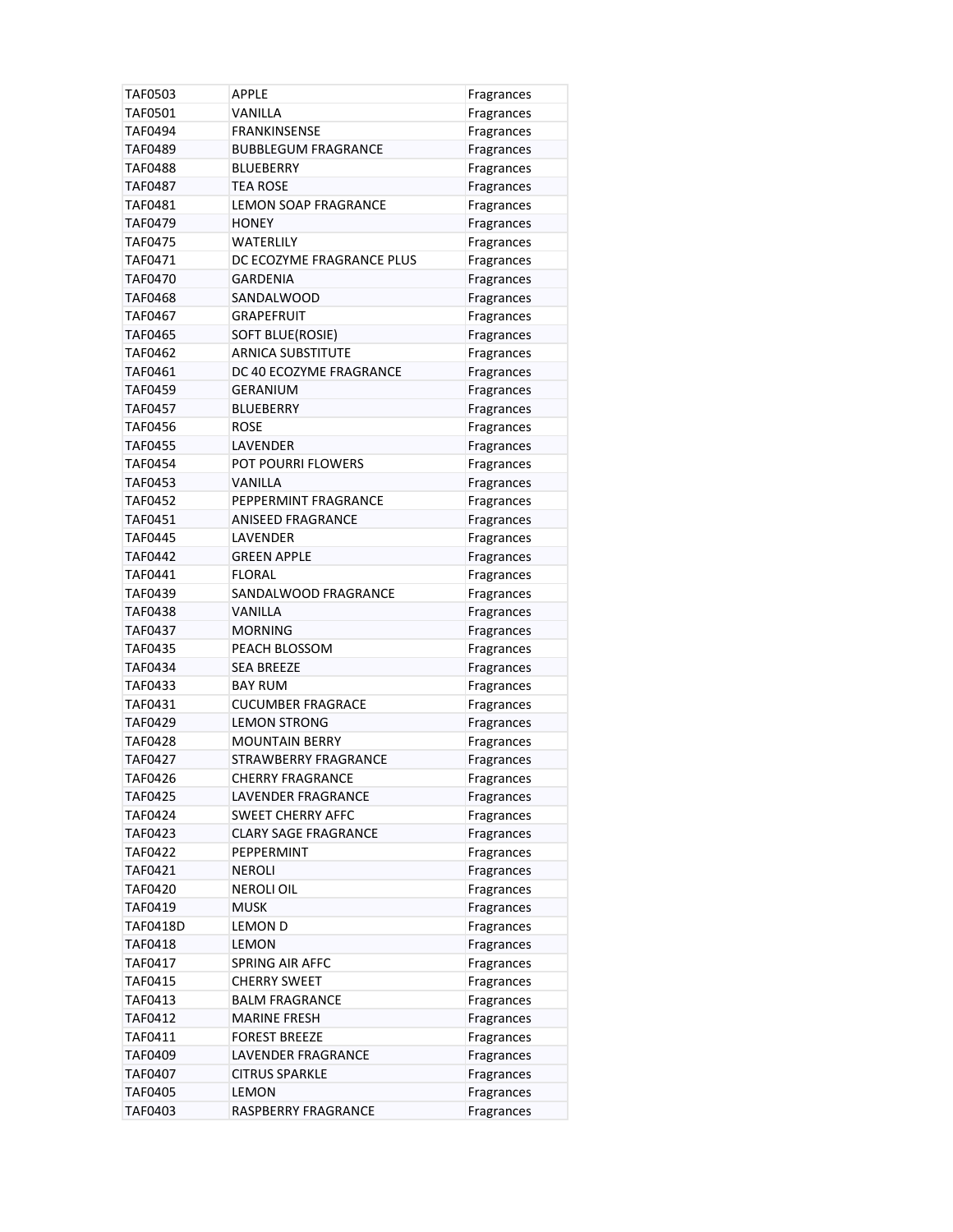| TAF0401        | <b>BABY SOFT</b>                  | Fragrances |
|----------------|-----------------------------------|------------|
| TAF0399        | <b>CITRUS MOD</b>                 | Fragrances |
| TAF0397        | LATSCHENKIEFER                    | Fragrances |
| TAF0396        | FICHTE (SAMNA)                    | Fragrances |
| TAF0395        | <b>CITRUS</b>                     | Fragrances |
| TAF0394        | <b>RASPBERRY</b>                  | Fragrances |
| TAF0391        | <b>COTTON CANDI</b>               | Fragrances |
| <b>TAF0390</b> | <b>VIOLET</b>                     | Fragrances |
| TAF0389A       | <b>ORANGE FRAGRANCE [RBP]</b>     | Fragrances |
| TAF0389        | <b>ORANGE</b>                     | Fragrances |
| TAF0388        | <b>BANANA</b>                     | Fragrances |
| TAF0382Z       | <b>CINNAMON FRAGRANCE CANDLES</b> | Fragrances |
| TAF0382        | <b>CINNAMON FRAGRANCE</b>         | Fragrances |
| TAF0381        | <b>EUCALYPTUS</b>                 | Fragrances |
| TAF0379        | FRANGIPANI                        | Fragrances |
| TAF0374        | <b>JASMIN</b>                     | Fragrances |
| TAF0372        | LAVANDIN OIL                      | Fragrances |
| TAF0371        | <b>GRAPEFRUIT FRAGRANCE</b>       | Fragrances |
| <b>TAF0370</b> | CAMPHOR OIL FRAGRANCE             | Fragrances |
| <b>TAF0368</b> | <b>WINTERGREEN FRAGRANCE</b>      | Fragrances |
| TAF0367        | PETITGRAIN FRAGRANCE              | Fragrances |
| <b>TAF0366</b> | PATCHOULI FRAGRANCE               | Fragrances |
| <b>TAF0365</b> | <b>NEROLI FRAGRANCE</b>           | Fragrances |
| TAF0363        | JUNIPERBERRY FRAGRANCE            | Fragrances |
| TAF0362        | <b>GINGER FRAGRANCE</b>           | Fragrances |
| TAF0361        | CITRONELLA                        | Fragrances |
| <b>TAF0360</b> | <b>CINNAMON</b>                   | Fragrances |
| <b>TAF0358</b> | CAJEPUT FRAGRANCE                 | Fragrances |
| <b>TAF0355</b> | <b>BASIL FRAGRANCE</b>            | Fragrances |
| TAF0354        | <b>BENZION SOLUTION</b>           | Fragrances |
| TAF0353        | <b>LEMON DROPS</b>                | Fragrances |
| <b>TAF0352</b> | AMBER                             | Fragrances |
| TAF0351        | <b>SAGE FRAGRANCE</b>             | Fragrances |
| <b>TAF0350</b> | AVOCUCUMBER FRAGRANCE             | Fragrances |
| <b>TAF0349</b> | <b>SOFT BLUE</b>                  | Fragrances |
| <b>TAF0348</b> | <b>SPRING AIR NADKAN</b>          | Fragrances |
| TAF0347        | <b>MUSK FRAGRANCE</b>             | Fragrances |
| TAF0346        | ANTISEPTIC SOAP FRAGRANCE         | Fragrances |
| TAF0344        | <b>VANILLA FRAGRANCE</b>          | Fragrances |
| TAF0343        | <b>ROSE CHERRY</b>                | Fragrances |
| TAF0342        | <b>APPLE GREEN</b>                | Fragrances |
| TAF0341        | <b>LEMONGRASS</b>                 | Fragrances |
| TAF0339        | <b>CARNATION</b>                  | Fragrances |
| TAF0338        | <b>LEMON TURBO</b>                | Fragrances |
| TAF0336        | CHAMOMILE LAVENDER WOODY          | Fragrances |
| TAF0335        | <b>SWEET CHERRY</b>               | Fragrances |
| TAF0334        | SANDAL PATCHOULI WOODY            | Fragrances |
| TAF0333        | WILD CHERRY                       | Fragrances |
| TAF0332        | SANDLEWOOD                        | Fragrances |
| TAF0331        | PEP2                              | Fragrances |
| <b>TAF0328</b> | GERANIUM                          | Fragrances |
| TAF0325        | <b>APPLE FRAGRANCE</b>            | Fragrances |
| TAF0324        | <b>ANOVERA FRAGRANCE</b>          |            |
| <b>TAF0320</b> | <b>AGAVE TEQUILLANA</b>           | Fragrances |
| TAF0319        | SAVANNAH WINE                     | Fragrances |
|                |                                   | Fragrances |
| TAF0318        | <b>LEMON FRAGRANCE</b>            | Fragrances |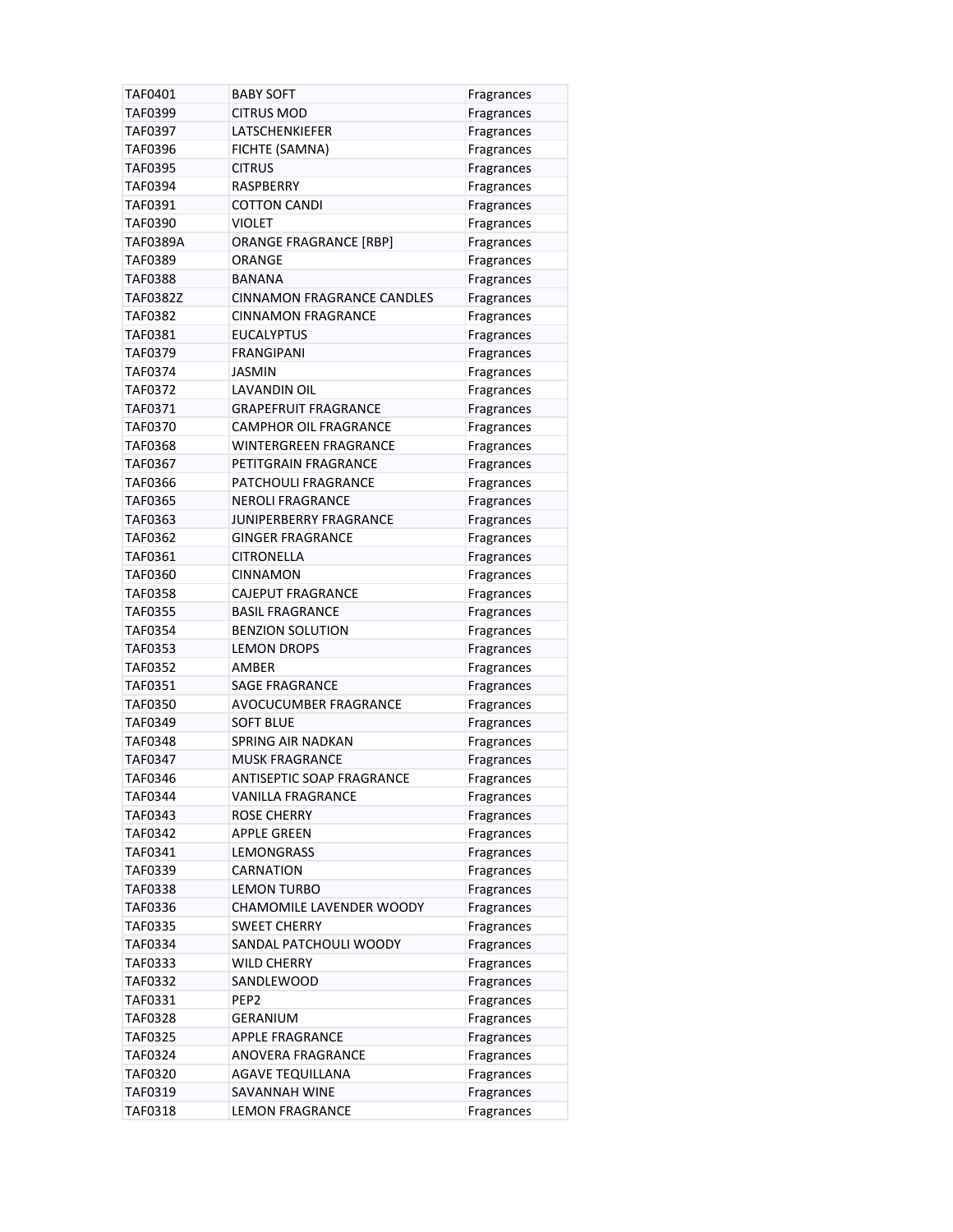| TAF0316          | <b>LEMON FRAGRANCE blend 1</b>   | Fragrances |
|------------------|----------------------------------|------------|
| <b>TAF0315</b>   | <b>CITRUS FRAGRANCE [no.2]</b>   | Fragrances |
| TAF0314          | CITRUS FRAGRANCE [no.1]          | Fragrances |
| TAF0313          | <b>LIQUORICE</b>                 | Fragrances |
| TAF0312          | SWEET CHERRY (STAR) FOR BMT      | Fragrances |
| TAF0311          | <b>COLOGNE FOR TECH</b>          | Fragrances |
| <b>TAF0310</b>   | <b>BUBBLEGUM FLAVOUR</b>         | Fragrances |
| TAF0308          | <b>LEMON TOPS</b>                | Fragrances |
| <b>TAF0305</b>   | <b>COCONUT FRAGRANCE</b>         | Fragrances |
| <b>TAF0304</b>   | <b>CITRON</b>                    | Fragrances |
| TAF0303          | <b>PATCHOULI</b>                 | Fragrances |
| TAF0301          | PEACH FRAGRANCE                  | Fragrances |
| TAF0297          | <b>MUSK FRAGRANCE</b>            | Fragrances |
| TAF0293          | <b>PINEAPPLE</b>                 | Fragrances |
| TAF0292          | <b>APPLE FRAGRANCE</b>           | Fragrances |
| TAF0291          | <b>POTPOURRIS</b>                | Fragrances |
| <b>TAF0287</b>   | <b>CHERRY SWEET</b>              | Fragrances |
| <b>TAF0282</b>   | <b>LEMON FRAGRANCE</b>           | Fragrances |
| TAF0276          | <b>ORANGE FRAGRANCE</b>          | Fragrances |
| <b>TAF0275</b>   | SANDALWOOD                       | Fragrances |
| TAF0271          | LAVENDER                         | Fragrances |
| <b>TAF0268</b>   | <b>FLORAL POT POURRI</b>         | Fragrances |
| <b>TAF0267</b>   | <b>MENTHOL FRESH</b>             | Fragrances |
| TAF0263          | <b>CHERRY WILD</b>               | Fragrances |
| <b>TAF0260</b>   | <b>ORANGE BLOSSOM</b>            | Fragrances |
| <b>TAF0257</b>   | SAUNA OIL                        | Fragrances |
| <b>TAF0255</b>   | <b>CHERRY</b>                    | Fragrances |
| <b>TAF0254</b>   | <b>CARPET FRESH</b>              | Fragrances |
| <b>TAF0253</b>   | HERBAL                           | Fragrances |
| <b>TAF0252OB</b> | <b>VANILLA FRAGRANCE candles</b> | Fragrances |
| TAF0252          | <b>VANILLA FRAGRANCE</b>         | Fragrances |
| <b>TAF0250</b>   | <b>PINE</b>                      | Fragrances |
| <b>TAF0248</b>   | <b>OLIVE FRAGRANCE</b>           | Fragrances |
| TAF0247          | <b>ORANGE FRAGRANCE [RBP]</b>    | Fragrances |
| <b>TAF0245</b>   | <b>ORANGE FRAGRANCE</b>          | Fragrances |
| TAF0244          | PINE SYLVESTRIS                  | Fragrances |
| TAF0243          | <b>CHERRY</b>                    | Fragrances |
| TAF0241          | <b>LIME FRAGRANCE</b>            | Fragrances |
| <b>TAF0240</b>   | <b>GRAPE FRAGRANCE</b>           | Fragrances |
| TAF0239          | ALMOND SWEET.                    |            |
| TAF0238          | <b>GERANIUM</b>                  | Fragrances |
| TAF0234          | PINE FRAGRANCE                   | Fragrances |
| TAF0233          | PINE FRAGRANCE                   | Fragrances |
|                  | <b>STRAWBERRY FRAGRANCE</b>      | Fragrances |
| TAF0232          |                                  | Fragrances |
| TAF0231          | <b>MUSK</b><br><b>ALMOND</b>     | Fragrances |
| <b>TAF0230</b>   |                                  | Fragrances |
| TAF0229          | LEMON DISHWASH FRAGRANCE         | Fragrances |
| TAF0224          | LEMON TOPS (2nd Blen)            | Fragrances |
| TAF0221MED       | ROSE FRAGRANCE DEVELOPMENT       | Fragrances |
| TAF0221          | <b>ROSE FRAGRANCE</b>            | Fragrances |
| <b>TAF0220</b>   | <b>MINT</b>                      | Fragrances |
| TAF0219          | HERBAL                           | Fragrances |
| <b>TAF0218</b>   | DEODORAL                         | Fragrances |
| TAF0217          | ORANGE BLOSSOM                   | Fragrances |
| TAF0215          | PINE NEEDLE OIL                  | Fragrances |
| TAF0214          | <b>LEMON FRAGRANCE</b>           | Fragrances |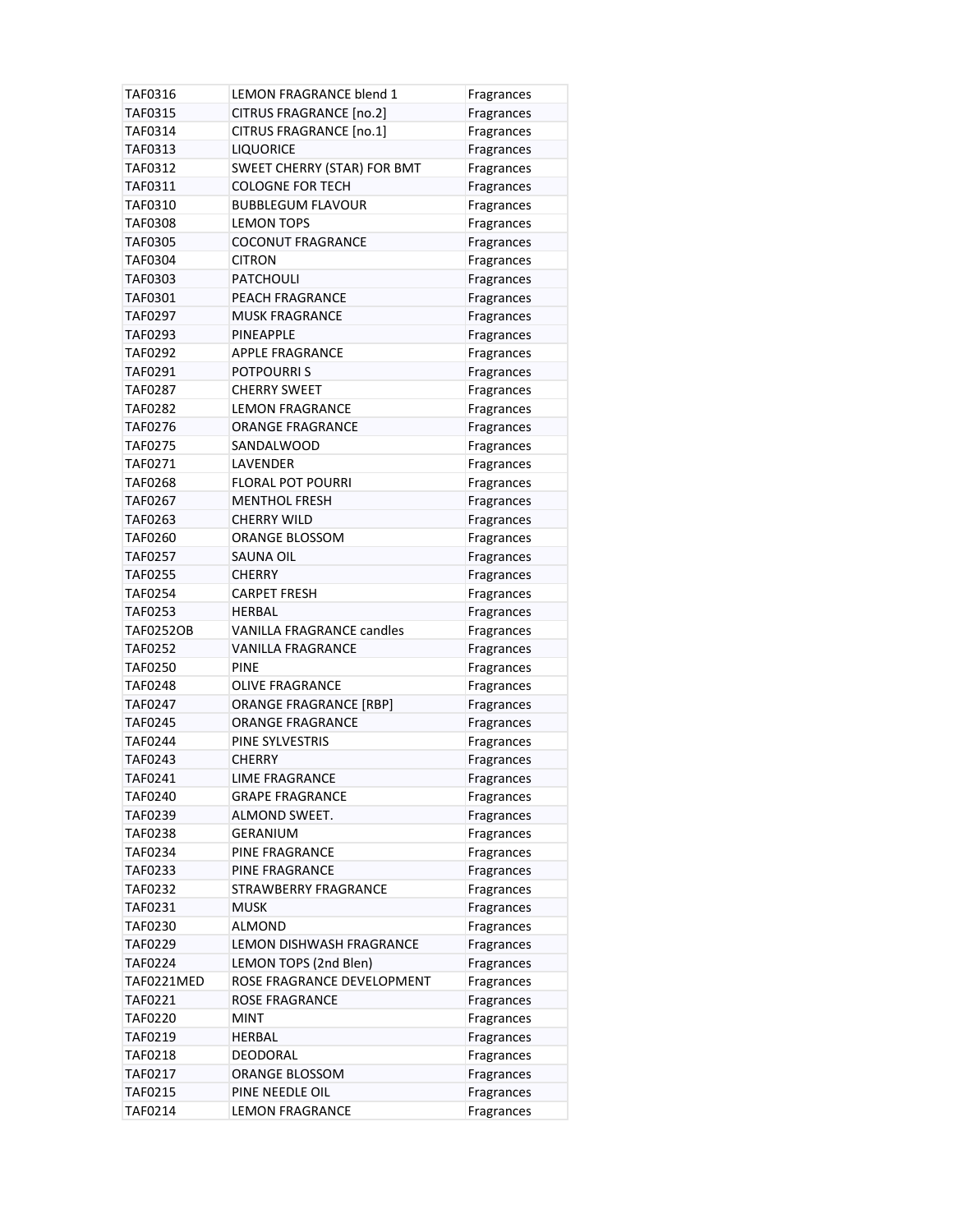| TAF0211        | <b>MINT CLEAN</b>                  | Fragrances |
|----------------|------------------------------------|------------|
| TAF0210        | <b>ROSEWOOD</b>                    | Fragrances |
| TAF0208        | GARDENIA                           | Fragrances |
| TAF0207        | APPLE BLOSSOM                      | Fragrances |
| TAF0206        | YLANG YLANG                        | Fragrances |
| TAF0205        | VERBENA                            | Fragrances |
| TAF0201        | <b>PINE</b>                        | Fragrances |
| TAF0200        | PEPPERMINT                         | Fragrances |
| TAF0199        | ORIENTAL                           | Fragrances |
| TAF0198.       | ORANGE BLOSSOM                     | Fragrances |
| TAF0198        | ORANGE BLOSSOM                     | Fragrances |
| TAF0197A       | <b>ORANGE FRAGRANCE</b>            | Fragrances |
| TAF0197        | ORANGE                             | Fragrances |
| TAF0195        | <b>NUTMEG</b>                      | Fragrances |
| TAF0193        | <b>MARJORAM</b>                    | Fragrances |
| TAF0192        | <b>LIME FRAGRANCE</b>              | Fragrances |
| TAF0190        | <b>LAVENDER</b>                    | Fragrances |
| TAF0189        | <b>HONEYSUCKLE</b>                 | Fragrances |
| TAF0188        | <b>FLORAL</b>                      | Fragrances |
| TAF0187        | <b>GERANIUM</b>                    | Fragrances |
| TAF0186        | <b>GARDENIA</b>                    | Fragrances |
| TAF0185        | <b>EUCALYPTUS</b>                  | Fragrances |
| TAF0184        | <b>CLOVE</b>                       | Fragrances |
| TAF0182        | <b>CASSIA</b>                      | Fragrances |
| TAF0181        | <b>BERGAMOT OIL</b>                | Fragrances |
| TAF0179        | <b>ANISEED OIL</b>                 | Fragrances |
| TAF0177        | <b>GRAPELICIOUS</b>                | Fragrances |
| TAF0175        | LAVENDER OIL                       | Fragrances |
| TAF0173        | <b>MUSK PERFUME</b>                | Fragrances |
| TAF0171        | <b>HEATHER ICC</b>                 | Fragrances |
| TAF0169        | <b>CITRON FRAGRANCE</b>            | Fragrances |
| <b>TAF0168</b> | <b>MOUNTAIN BREEZE</b>             | Fragrances |
| TAF0167        | PINE FANTASY                       | Fragrances |
| TAF0165        | <b>BALLET BOUQUET</b>              | Fragrances |
| TAF0163        | <b>ORANGE FRAGRANCE</b>            | Fragrances |
| TAF0162        | ROSE GERANIUM                      | Fragrances |
| TAF0161        | <b>HYACINTH</b>                    | Fragrances |
| TAF0160        | APPLE BLOSSOM                      | Fragrances |
| TAF0159        | HONEYSUCKLE                        | Fragrances |
| TAF0158        | <b>ORANGE BLOSSOM</b>              | Fragrances |
| TAF0157        | <b>APPLE FRAGRANCE</b>             | Fragrances |
| TAF0156        | JASMIN                             | Fragrances |
| TAF0155        | PINE SYLVESTRIS                    | Fragrances |
| TAF0152        | <b>ROSE</b>                        | Fragrances |
| TAF0151        | <b>ROSE</b>                        | Fragrances |
| TAF0150        | LAVENDER                           | Fragrances |
| TAF0149        | <b>JASMIN TAF149</b>               | Fragrances |
| TAF0148        | BERGAMOT-LIME                      | Fragrances |
| TAF0147        | <b>HOTSPICE</b>                    | Fragrances |
| TAF0146        | <b>EXOTIC FRAGRANCE</b>            | Fragrances |
| TAF0145        | <b>EXOTIC FRAGRANCE [blend 6]</b>  | Fragrances |
| TAF0144        | <b>EXOTIC FRAGRANCE R4</b>         | Fragrances |
| TAF0143        | <b>EXOTIC FRAGRANCE [ blend 5]</b> | Fragrances |
| TAF0142        | <b>EXOTIC FRAGRANCE [blend 4]</b>  | Fragrances |
| TAF0141        | <b>EXOTIC FRAGRANCE [blend 2]</b>  | Fragrances |
| TAF0140        | <b>EXOTIC FRAGRANCE [blend 1]</b>  | Fragrances |